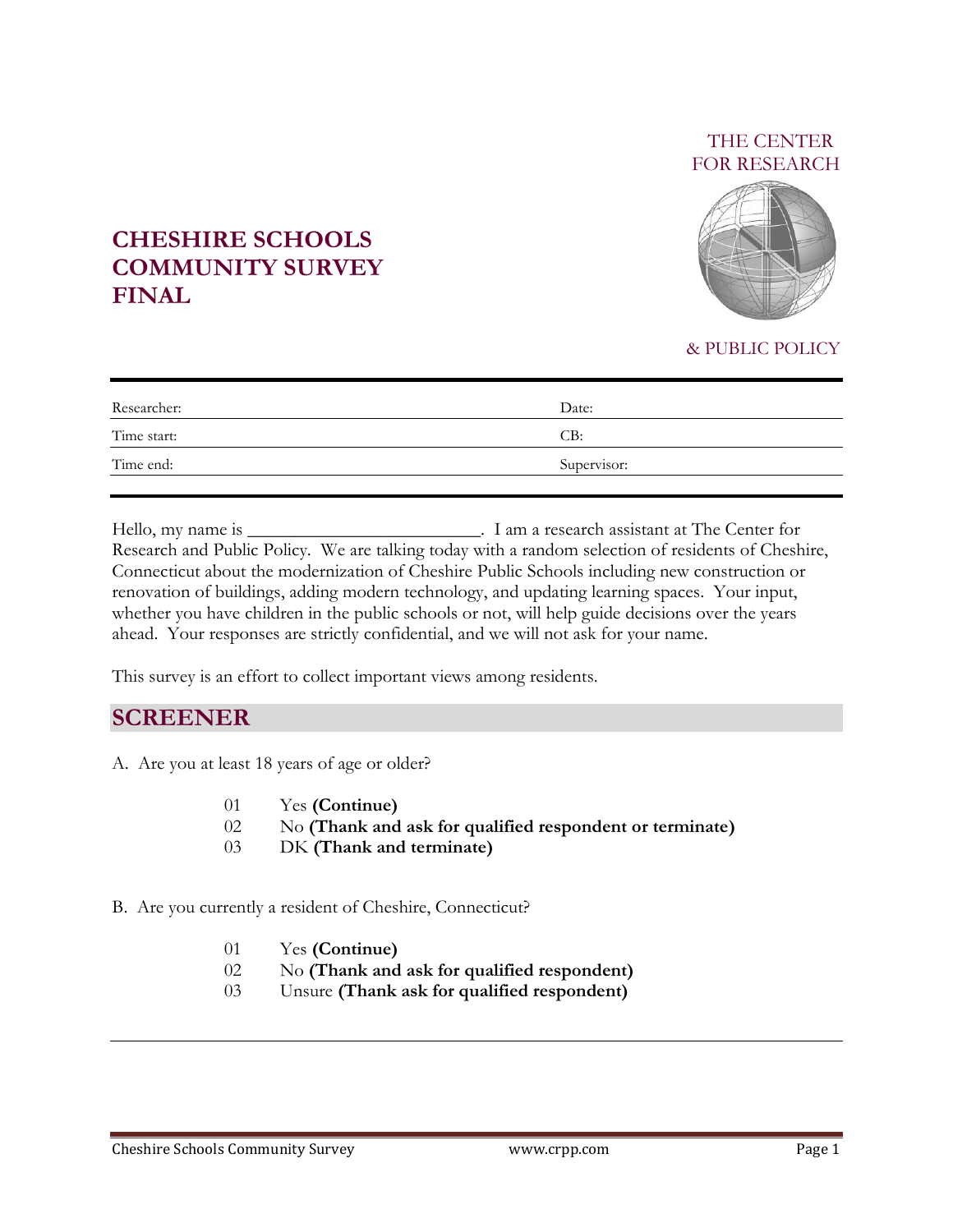# **QUALITY OF LIFE**

- 1. Please describe your overall quality of life living in Cheshire, Connecticut. Would you say it is…?
	- 01 Very good;
	- 02 Good;
	- 03 Poor; or
	- 04 Very poor.
	- 05 Unsure / Don't know
- 2. How would you describe your own standard of living today compared to two years ago? Would you say….
	- 01 Improved;
	- 02 No movement, but good;
	- 03 No movement, and not so good; or
	- 04 Declined.
	- 05 Unsure / Don't know
- 3. Please rate your overall impression of the quality of Cheshire town services such as policing, emergency, library, and parks and recreation using a scale of one to ten where one is very poor and ten is very good.

| <b>Rating Cheshire Town</b><br><b>Services</b> | <b>Very</b><br>Poor |    |    |                |    |    |    |    |    | <b>Very</b><br>Good | DK |
|------------------------------------------------|---------------------|----|----|----------------|----|----|----|----|----|---------------------|----|
|                                                |                     | JZ | 03 | $\overline{0}$ | 05 | 06 | 07 | 08 | 09 |                     |    |

4. Please rate your overall impression of the quality of Cheshire Public Schools using a scale of one to ten where one is very poor and ten is very good.

| <b>Rating Cheshire Public</b><br><b>Schools</b> | Very.<br>Poor |    |    |    |    |    |    |    |    | <b>Very</b><br>Good | DK |
|-------------------------------------------------|---------------|----|----|----|----|----|----|----|----|---------------------|----|
|                                                 | ◡▴            | 02 | 03 | 04 | 05 | 06 | ∼− | 08 | 99 |                     |    |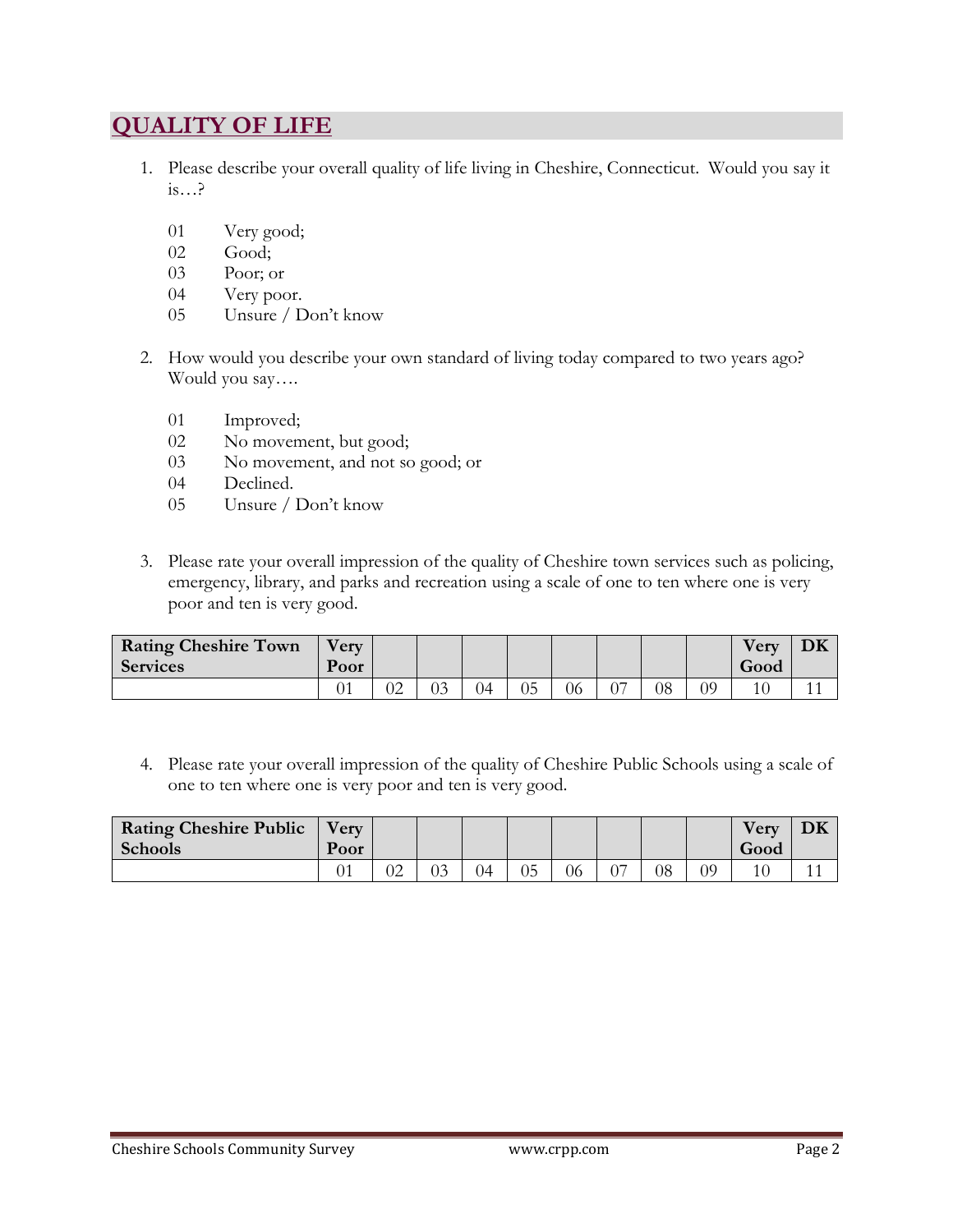# **Modernizing Cheshire Public Schools**

A committee has been charged with collecting input from residents to assist town leaders in developing the plans for modernizing Cheshire Public Schools. The Cheshire School Modernization Committee, over the past year and a half, has been studying public school needs and associated costs for both new construction and renovation.

For the purposes of this survey, the term modernization is more than just new construction, refurbishing or renovation of buildings and may include adding modern technology, updating learning spaces, meeting building codes as well as Americans with Disabilities / ADA accessibility requirements.

This survey is an effort to collect important views among residents.

### **Interest**

- 5. How interested would you say you are in the planning process for Cheshire Public School modernization? Would you say…?
	- 01 Very interested
	- 02 Somewhat interested
	- 03 Somewhat uninterested
	- 04 Not at all interested
	- 05 Unsure / Don't know
- 6. Overall, and in general, how important is it to you that Cheshire Public Schools are modernized? Would you say…?
	- 01 Very important
	- 02 Somewhat important
	- 03 Somewhat unimportant
	- 04 Not at all important
	- 05 Unsure / Don't know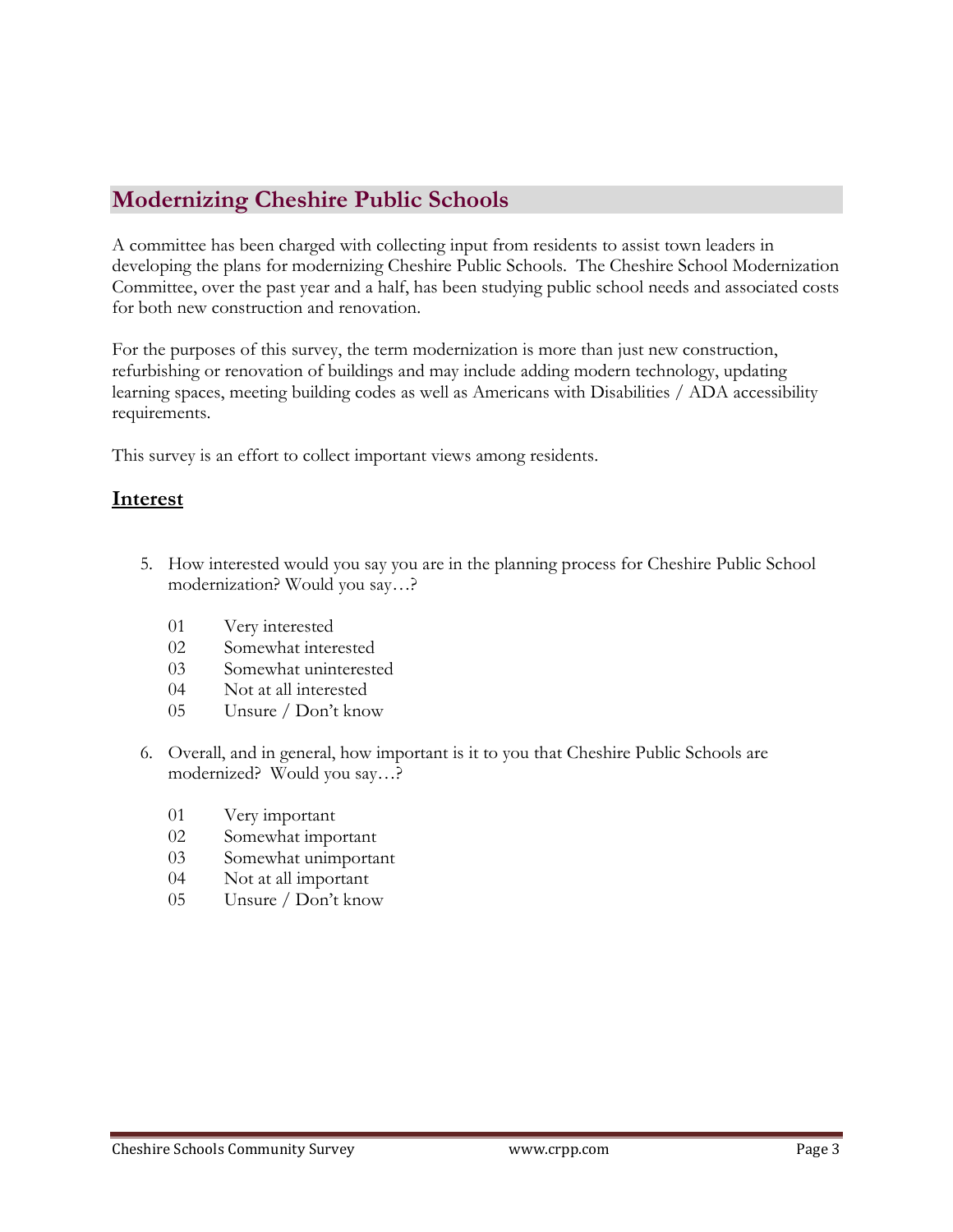- **7.** Based on all you know or have heard about the public schools in Cheshire, what is most important to you as the town considers a modernization effort? **(Researchers: Probe several times: "Is there anything else?" and accept multiple responses)**
	- Schools that are better designed for teaching and learning
	- Schools that are better designed to **attract new families** to town
	- Schools that are **safe and secure** for students, faculty and staff
	- Increasing **test scores**
	- Efforts to ensure our students graduate with **competitive skills**
	- **Improving IT or technology**
	- School buildings should meet **Americans with Disabilities (ADA) requirements**
	- Schools should improve **energy efficiency**
	- Schools should improve **air quality/ventilation**
	- Schools need to prevent overcrowding and meet **space needs**
	- Ensuring schools are **built to codes**
	- Increasing **services and spaces for students with special needs**
	- **New school construction**
	- **Renovation of school building facilities**
	- **Modernization** of schools
	- **Improved athletic** fields/playgrounds
	- **More athletic / sports programs**
	- **Improved climate control and air conditioning**
	- More **arts programs**
	- **Increase storage space**
	- **Improve driveway traffic pattens for pick up/drop off**
	- **Improve traffic patterns for cars, buses and pedestrians**
	- **None – no need for modernizing Cheshire Public Schools**
	- **Unsure/no suggestions**
	- Other: (Please specify: \_\_\_\_\_\_\_\_\_\_\_\_\_\_\_\_\_\_\_\_\_\_\_\_\_)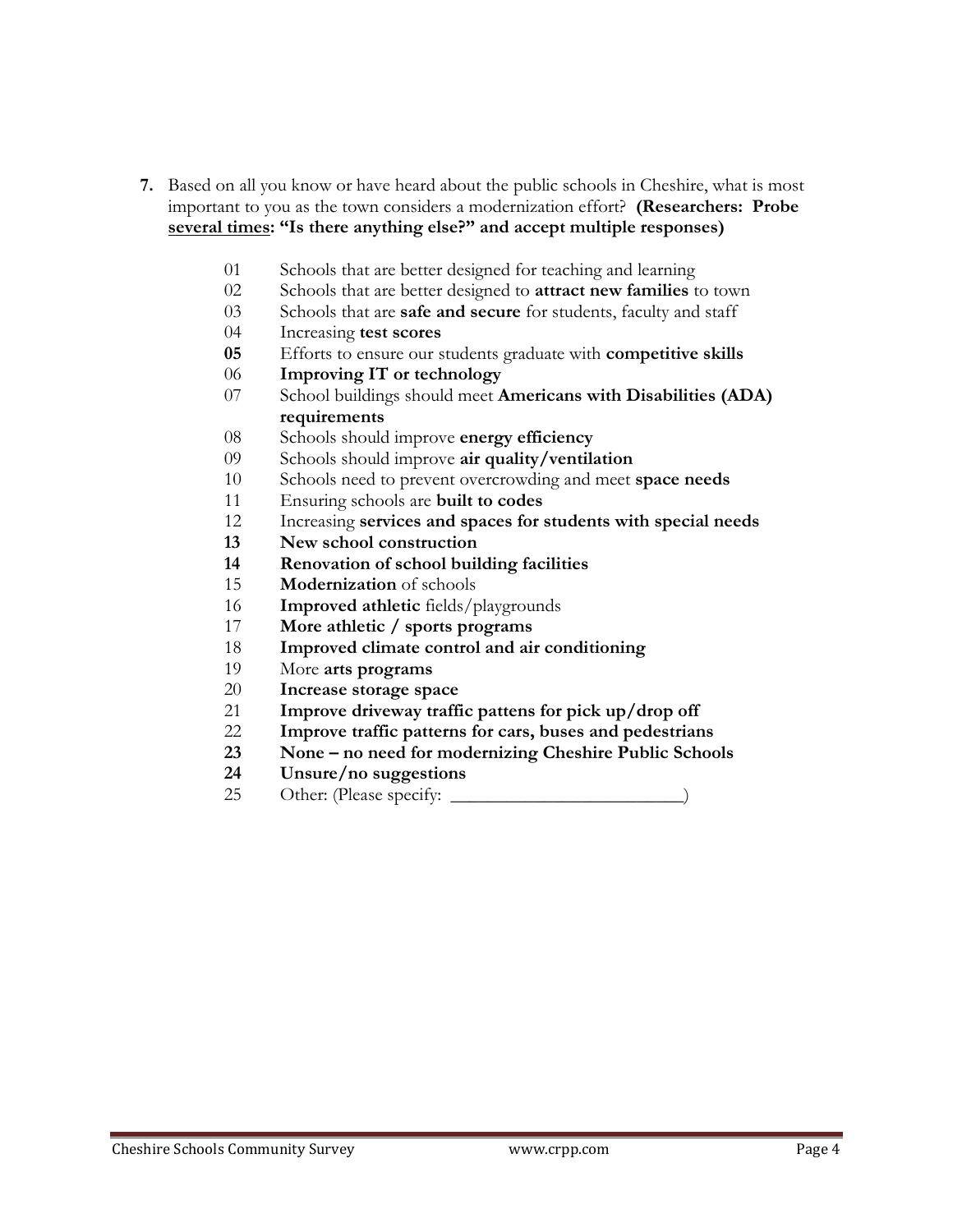## **Awareness/Knowledge**

The following are several issues that have been identified by the Cheshire School Modernization Committee that require attention. For each, please tell me if you were very aware, somewhat aware, somewhat unaware, or not at all aware of each of the following:

| <b>Required Needs</b>                                                                                                                                                          | Very<br>Aware | Somewhat<br>Aware | Somewhat<br>Unaware | Not at<br>all | DK |
|--------------------------------------------------------------------------------------------------------------------------------------------------------------------------------|---------------|-------------------|---------------------|---------------|----|
|                                                                                                                                                                                |               |                   |                     | Aware         |    |
| Most Cheshire public schools were<br>8.<br>built in the 1950's                                                                                                                 | 01            | 02                | 03                  | 04            | 05 |
| The last public school built was in the<br>9.<br>1970's                                                                                                                        | 01            | 02                | 03                  | 04            | 05 |
| 10. Demand for school services and<br>operational costs are increasing                                                                                                         | 01            | 02                | 03                  | 04            | 05 |
| 11. Outdated Cheshire schools make it<br>difficult to allow access to or install<br>newer technology                                                                           | 01            | 02                | 03                  | 04            | 05 |
| 12. Improvements for safety and security<br>within the schools has been identified<br>as a need                                                                                | 01            | 02                | 03                  | 04            | 05 |
| 13. State funding provided to Cheshire<br>for schools is stagnant                                                                                                              | 01            | 02                | 03                  | 04            | 05 |
| 14. Based on projections, there is<br>potential for 15% public school<br>enrollment growth between 2020 and<br>2025 which will result in accelerated<br>overcrowding           | 01            | 02                | 03                  | 04            | 05 |
| 15. Some school buildings do not<br>currently meet Americans with<br>Disabilities (ADA) requirements                                                                           | 01            | 02                | 03                  | 04            | 05 |
| 16. Older Cheshire school buildings cost<br>significantly more for maintenance<br>and upkeep                                                                                   | 01            | 02                | 03                  | 04            | 05 |
| 17. In 2014, the Kindergarten classes<br>became full day programs. This<br>change utilized additional classrooms                                                               | 01            | 02                | 03                  | 04            | 05 |
| 18. To more effectively serve our special<br>education students and more<br>efficiently provide services, additional<br>special education classes have been<br>created in town | 01            | 02                | 03                  | 04            | 05 |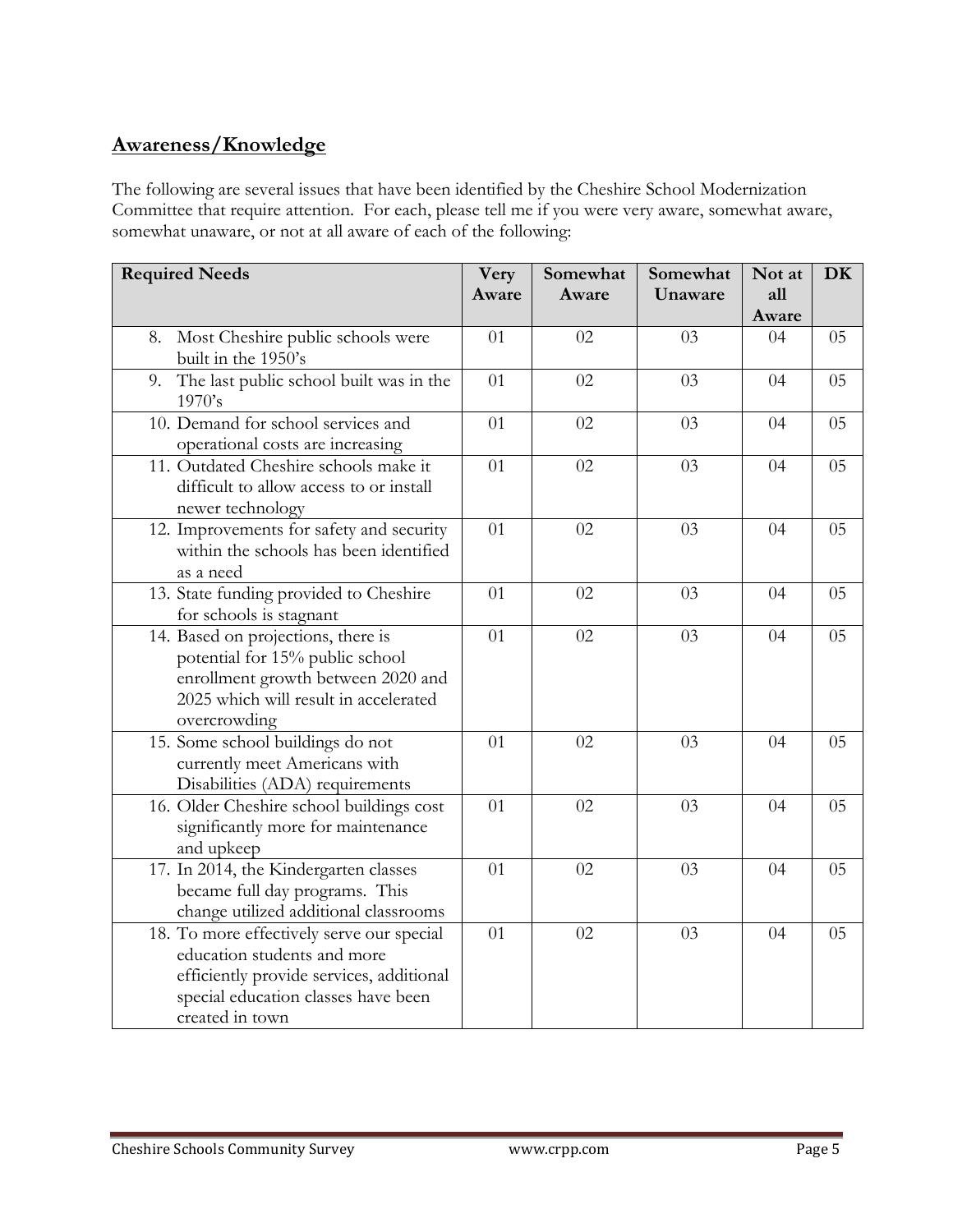## **Statements: Going Forward**

The following are several statements related to Cheshire Public Schools. As I read each, please tell me if you strongly agree, somewhat agree, somewhat disagree, or strongly disagree.

| <b>Statements</b>                                                                                                 | <b>Strongly</b><br>Agree | Somewhat<br>Agree | Somewhat<br><b>Disagree</b> | <b>Strongly</b><br><b>Disagree</b> | DK |
|-------------------------------------------------------------------------------------------------------------------|--------------------------|-------------------|-----------------------------|------------------------------------|----|
| 19. I could be convinced to support<br>funding school modernization if I<br>clearly understood the need           | 01                       | 02                | 03                          | 04                                 | 05 |
| 20. Public communication of<br>modernization needs should<br>distinguish between required and<br>desired upgrades | 01                       | 02                | 03                          | 04                                 | 05 |
| 21. Modernized public schools in<br>Cheshire are important to<br>maintaining home property values                 | 01                       | 02                | 03                          | 04                                 | 05 |
| 22. Modernized public schools in<br>Cheshire are important to<br>preparing and graduating<br>competitive students | 01                       | 02                | 03                          | 04                                 | 05 |
| 23. Education quality is impacted by<br>the quality of school facilities                                          | 01                       | 02                | 03                          | 04                                 | 05 |
| 24. Having modern school facilities in<br>Cheshire will impact economic<br>development in a positive way          | 01                       | 02                | 03                          | 04                                 | 05 |

## **Support and Opposition**

An independent study has projected an increase in Cheshire enrollment at the K-6 level of more than 650 students and an increase in enrollment at the grade  $7 - 8$  level of 200 students over the next decade which will exceed the system's student capacity.

The Cheshire School Modernization Committee has studied various scenarios for updating the schools and providing the needed additional space to meet projected future needs.

25. While the final details and associated costs are not yet available, please tell us generally and overall, how likely you are to support or oppose the modernization of Cheshire Public Schools in a referendum. Would you say…?

- 01 Strongly support
- 02 Somewhat support
- 03 Somewhat opposed
- 04 Strongly opposed
- 05 **DO NOT READ**: Depends
- 06 **DO NOT READ**: Unsure / Don't know **(Go to Q27)**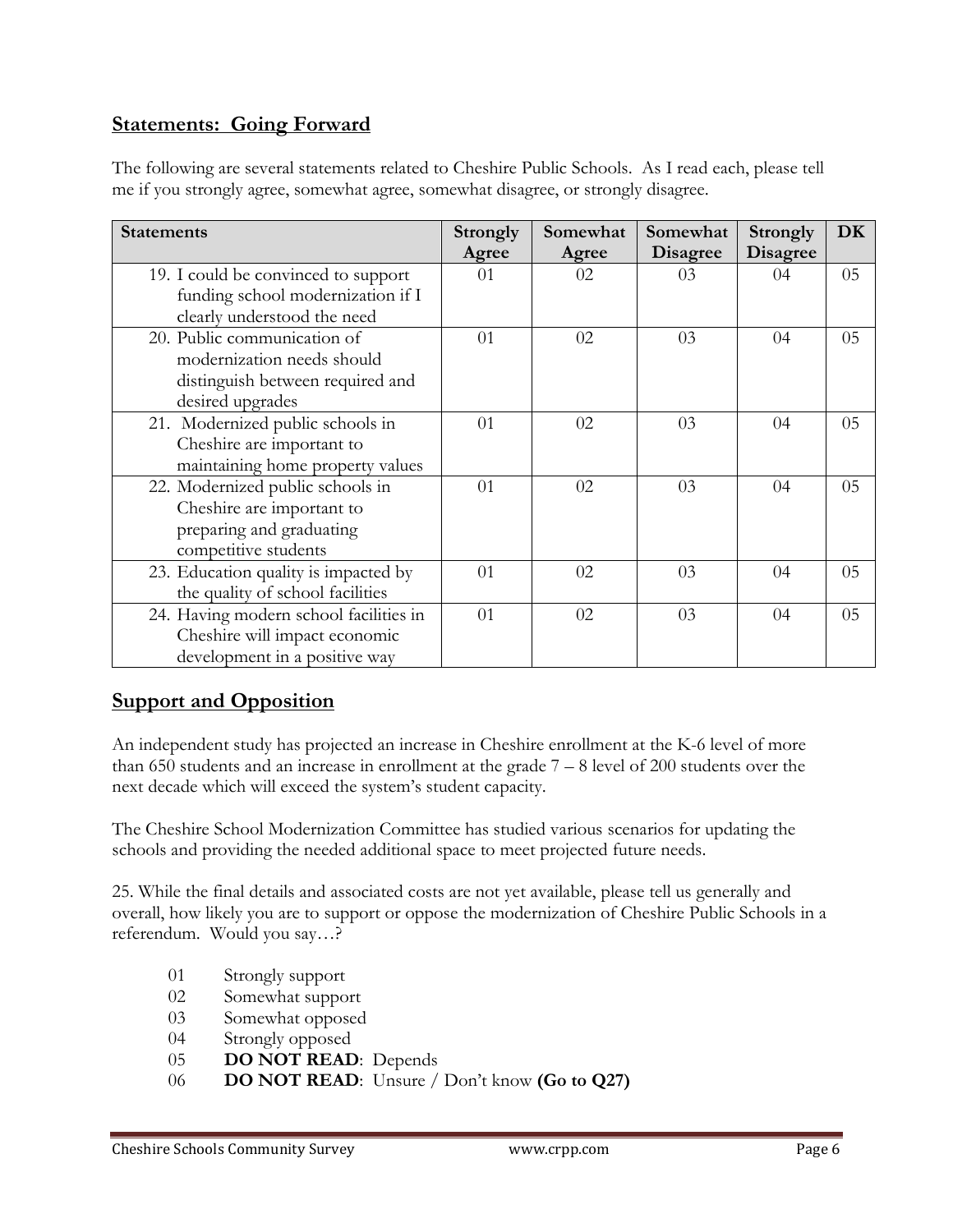26. Please tell us why?

27. Please tell us three or four things you would need to see, hear or better understand before you would be likely to or even more likely to **support** modernizing Cheshire Public Schools in a November 2021 referendum. **(Researchers: Probe – "Is there anything else?"**

\_\_\_\_\_\_\_\_\_\_\_\_\_\_\_\_\_\_\_\_\_\_\_\_\_\_\_\_\_\_\_\_\_\_\_\_\_\_\_\_\_\_\_\_\_\_\_\_\_\_\_\_\_\_\_\_\_\_\_\_\_\_\_\_\_\_\_\_\_\_\_\_\_\_

\_\_\_\_\_\_\_\_\_\_\_\_\_\_\_\_\_\_\_\_\_\_\_\_\_\_\_\_\_\_\_\_\_\_\_\_\_\_\_\_\_\_\_\_\_\_\_\_\_\_\_\_\_\_\_\_\_\_\_\_\_\_\_\_\_\_\_\_\_\_\_\_\_\_

\_\_\_\_\_\_\_\_\_\_\_\_\_\_\_\_\_\_\_\_\_\_\_\_\_\_\_\_\_\_\_\_\_\_\_\_\_\_\_\_\_\_\_\_\_\_\_\_\_\_\_\_\_\_\_\_\_\_\_\_\_\_\_\_\_\_

### **Communication**

28. Please tell me where you usually get information about the Cheshire public school system and town? **(Researchers: Accept multiple responses)**

- Internet / Websites
- Cheshire School Moderniazation Committee website
- Cheshire School Modernization Committee Twitter page
- Cheshire Town communication
- Cheshire Schools Website
- Cheshire Town Website
- TV
- Radio
- Local Newspapers: Printed
- Local Newspapers: Online
- Friends/Family/Neighbors/Co-workers
- Social media such as Facebook
- Employer
- Directly from the schools / school system
- Emails
- Flyers/brochures
- Direct mail
- State news outlets (papers, radio, TV)
- Blogs
- The Cheshire School Modernization Committee FaceBook page
- Nextdoor or similar community forum
- DK/Unsure
- 21 Other: \_\_\_\_\_\_\_\_\_\_\_\_\_\_\_\_\_\_\_\_\_\_\_\_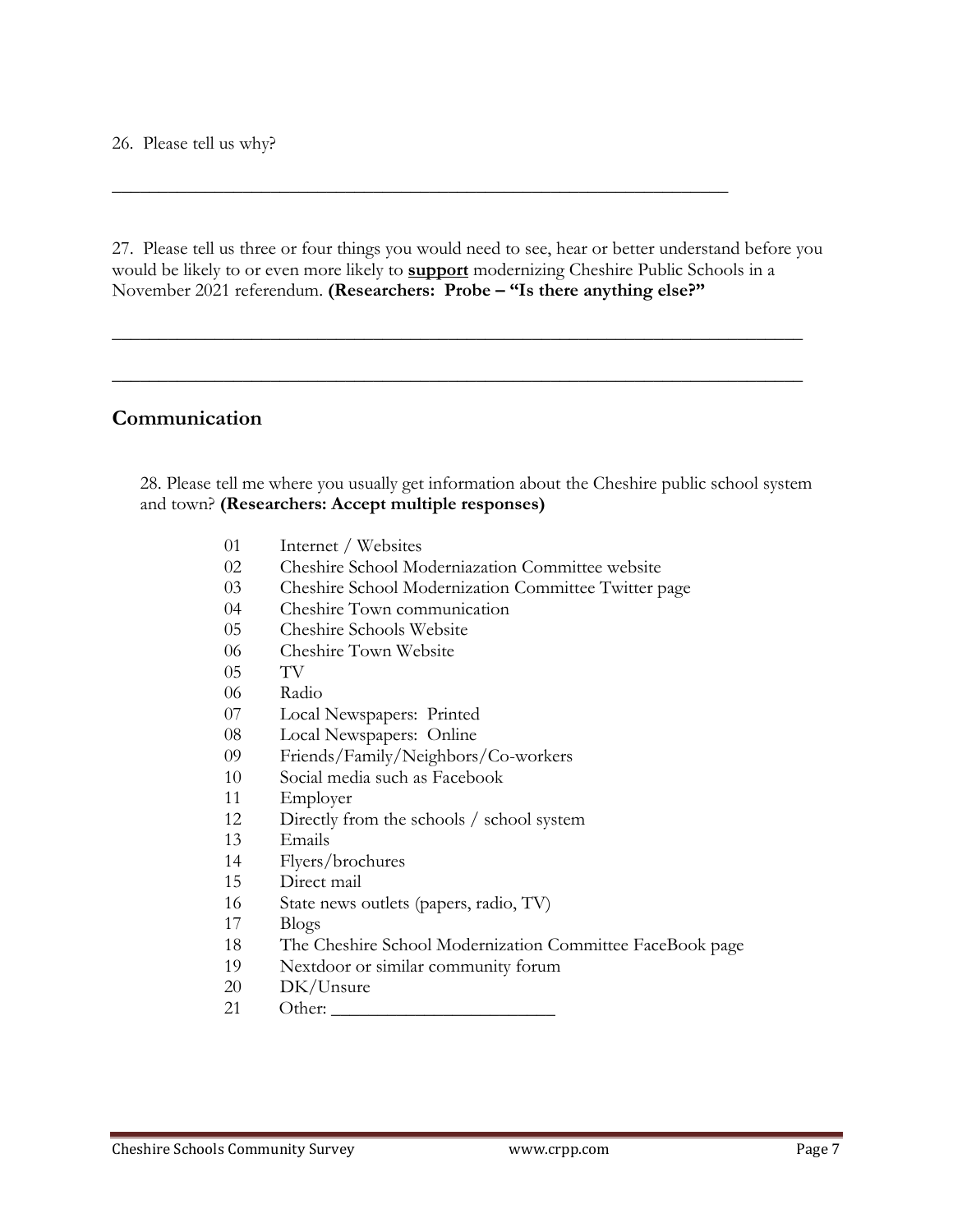|    | <b>Social Media Used</b>      |
|----|-------------------------------|
| 01 | Facebook                      |
| 02 | Twitter                       |
| 03 | Pinterest                     |
| 04 | LinkedIn                      |
| 05 | Snap Chat                     |
| 06 | YouTube                       |
| 07 | Yelp                          |
| 08 | Parler                        |
| 09 | Vero                          |
| 10 | WeChat                        |
| 11 | Tumblr                        |
| 12 | Tik Tok                       |
| 13 | Instagram                     |
| 14 | Foursquare                    |
| 15 | Nextdoor or similar community |
|    | forum                         |
| 16 | Gab                           |
| 17 | WhatsApp                      |
| 18 | Don't Use Social Media        |
|    | (exclusive)                   |
| 19 | Other:                        |

29. Please tell me which, if any, social media you use. If you don't use social media, simply say so. **(Researchers: Accept multiple responses)**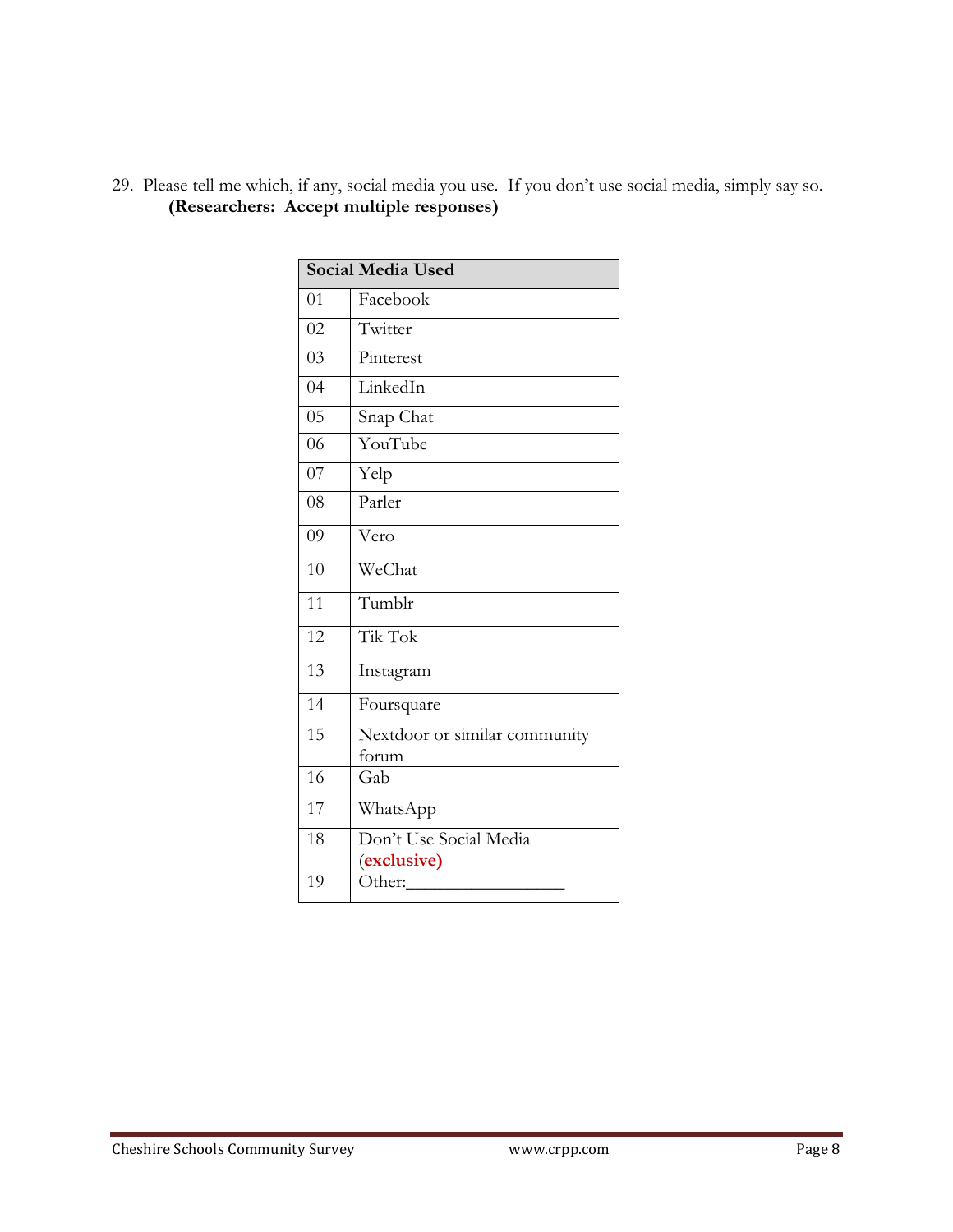# **History of Cheshire Public School Use**

Now, we are interested in learning how you may have interacted with Cheshire Public School facilities or property over the years.

30. Which, if any, Cheshire Public Schools (inside or fields) have you visited or used over the years for any reason? **(Researchers: Multiple responses accepted)**

- Chapman School
- Doolittle School
- Highland School
- Norton School
- Humiston School
- Dodd Middle School
- Cheshire High School
- Darcey School
- **None/Have not visited/use any (Go to Q 32)**
- Unsure/ Don't know **(Go to Q32)**

31. Please tell me the reasons you have visited or used this or these schools. **(Researchers: Multiple responses accepted)**

- Athletic fields/sport events
- Inside sporting events
- Community meetings / events
- Parent/teacher events or conferences
- Student events or productions
- Voting
- Exercise using school facilities
- Adult education
- Volunteering
- Family events
- 11 Shelter / Emergency facility use
- Don't know / Unsure
- 13 Other: (please specify:)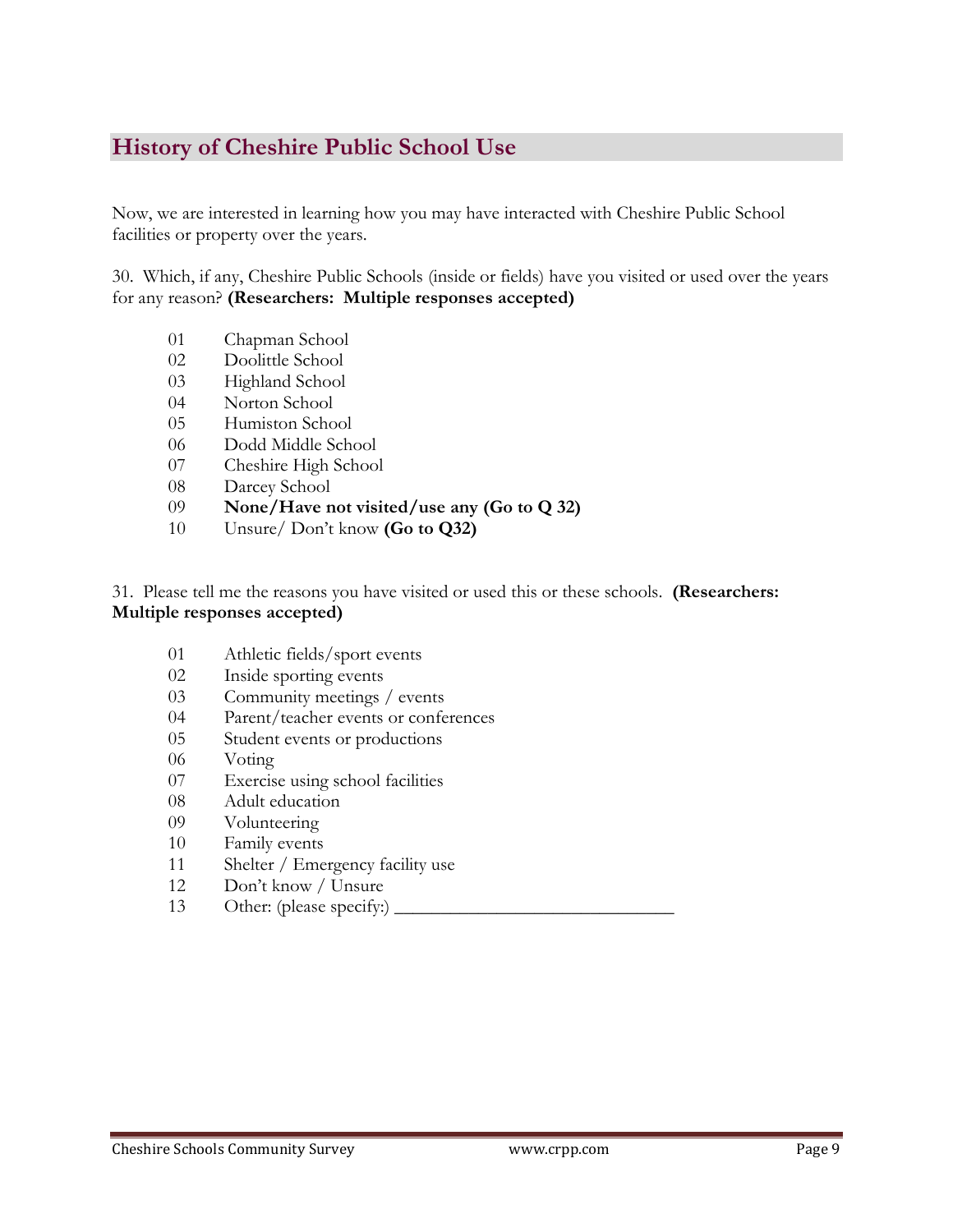# **DEMOGRAPHICS**

32. Please tell me the number of years you have lived in Cheshire, Connecticut?

#### \_\_\_\_\_\_\_\_\_\_\_\_\_\_

**(Researchers: Please enter one number, no words or ranges)**

- DK/Unsure
- Refused
- 33. Please tell me your age?
	- 18-24
	- 25-34
	- 35-44
	- 45-54
	- 55-64
	- 65 or older
	- Refused

34. Please tell me which of the following best describes the children you may have**…** 

### **(Researchers: Accept Multiple Responses)**

- No children
- Children not yet of school age (pre-school or younger)
- Children of school age currently attending Cheshire schools
- Children of school age not attending Cheshire schools (private school, home school, etc)
- Children who started in the Cheshire schools but left for private or other schools
- Older (over 18) children who attended Cheshire schools in the past
- Older (over 18) children who did not attend Cheshire schools (such as didn't live in Cheshire / attended private)
- Unsure / Don't know
- Refused

35. How likely would you say you are to vote in a referendum on Cheshire School modernization? Would you say…?

- Very likely
- Somewhat likely
- Somewhat unlikely
- Not at all likely
- Unsure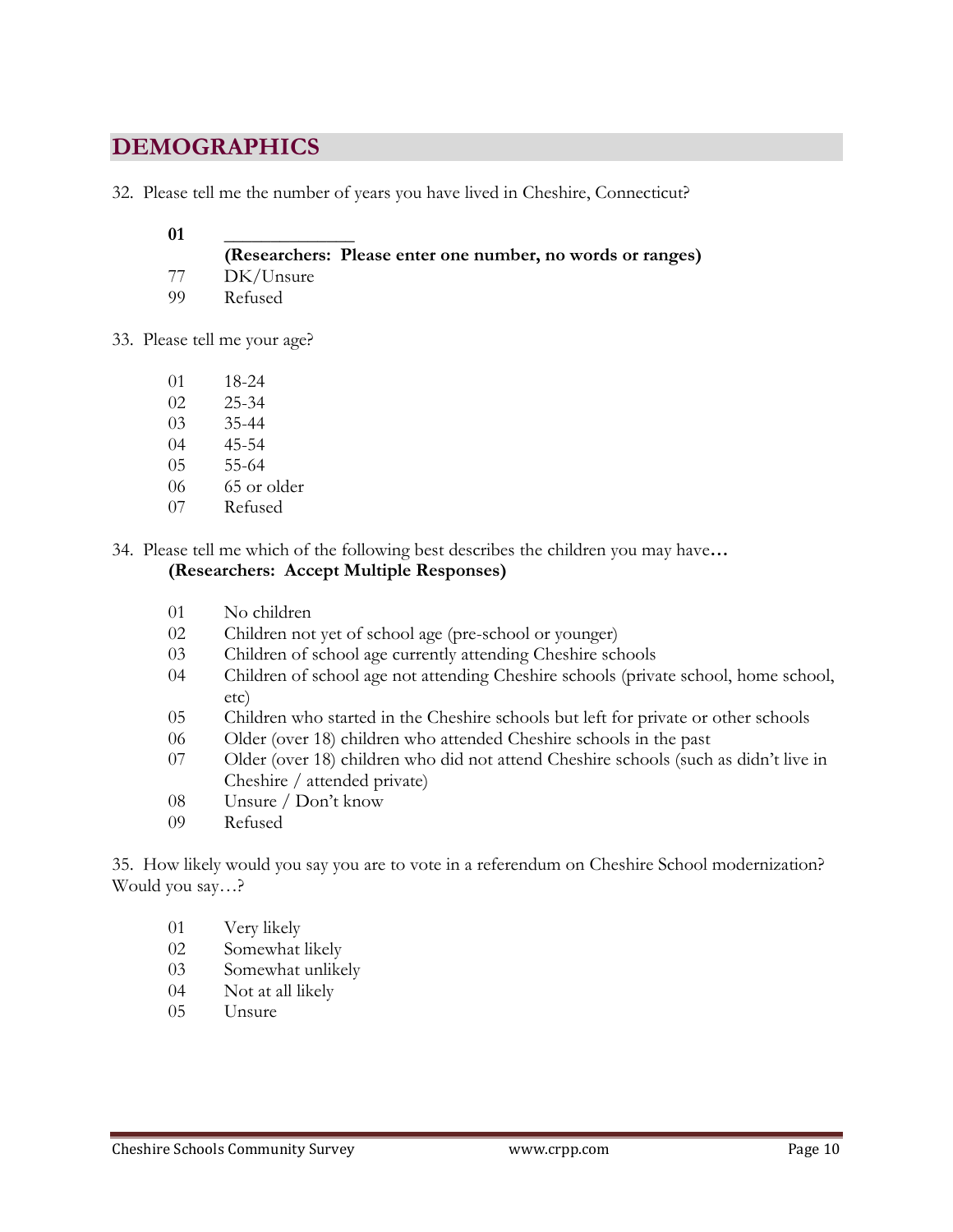36. Which of the following categories best describes your total family income before taxes?

- Under \$50,000
- \$50,000 to less than \$75,000
- \$75,000 to less than \$100,000
- \$100,000 to less than \$175,000
- \$175,000 to less than \$200,000
- \$200,000 to less than \$225,000
- 07 \$225,000 to less than \$250,000
- \$250,000 to less than \$300,000
- 09 \$300,00 or more
- Unsure
- Refused

37. Please tell me which of the following elementary school attendance zones you currently live in.

- Chapman School
- Doolittle School
- Highland School
- Norton School
- Don't know/ Unsure

38. Which of the following is your voting location in Cheshire?

- District 1: Cheshire High School, 525 South Main Street
- District 2: Chapman School, 38 Country Club Road
- District 3: Artsplace, 1220 Waterbury Road
- District 4: Norton School, 414 N. Brooksvale Road
- District 5 and 5.3: Doolittle School, 735 Cornwall Avenue
- District 6: Highland School, 490 Highland Avenue
- District 7: Dodd Middle School, 100 Park Avenue
- Don't know / Unsure
- 39. Do you currently own or manage a business that is located within Cheshire?
	- Yes
	- No